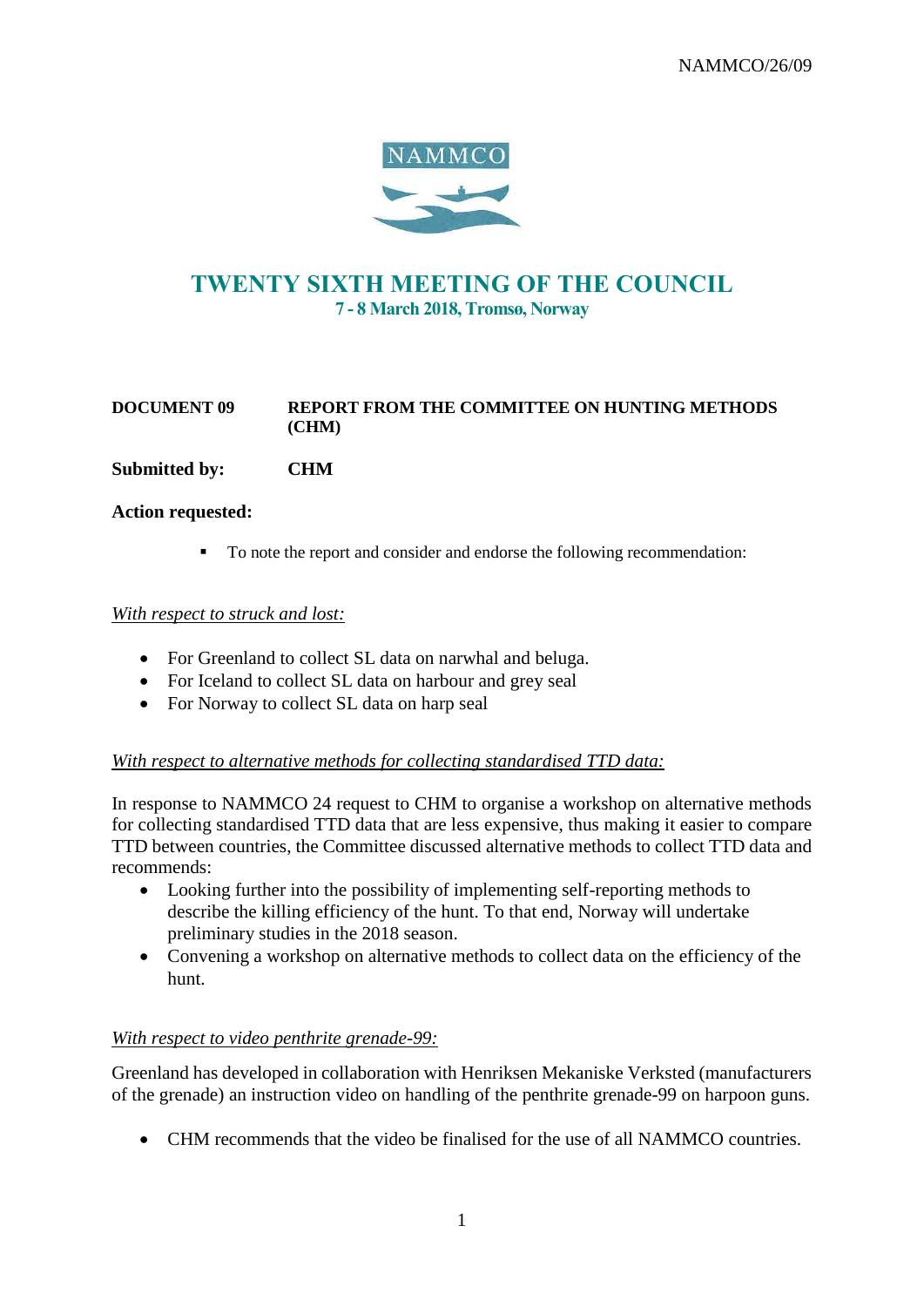The CHM has held one meeting on 14 February 2018 since NAMMCO 25.

Members of the CIO in 2018: Guðni Magnús Eiríksson and Kristján Loftsson (Iceland), Kathrine A. Ryeng and Hild Ynnesdal (Norway), Amalie Jessen and Nette Levermann (Greenland), Signar Petersen (Faroe Islands).

The next meeting of the CHM is scheduled in November 2018, unless new requests from Council at NAMMCO 26 require otherwise.

### **THE FOLLOWING SUMMARIESES THE MAIN DISCUSSIONS AND RECOMMENDATIONS TO COUNCIL FROM CHM:**

## **1. UPDATE FROM MEMBER COUNTRIES ON HUNTING METHODS AND REGULATIONS**

#### **The Faroe Islands**

*Regulations* No new regulations in 2017.

#### *Quotas, number of active boats, hunting period*

There is no regular quota system in the pilot whale hunt, and all small boats can participate. The drive hunt can take place all year around.

#### *Catches and irregularities*

In 2017 there were 25 drives of which 18 were for pilot whales. The total catches were 1203 pilot whales and 488 Atlantic white-sided dolphins. No irregularities were reported.

*Strandings,*  No strandings were reported.

## **Greenland**

### *Regulations*

A revision to the Executive Order regulating the hunt on large whales is out on public hearing. The change concerns the hunting period for minke whaling, forwarding it 14 days, so instead of March 1 to November 30, it will be from March 15 to December 14. The hunting period is defined by the IWC Schedule to be 9 months. National revisions can thus only apply to changes in start and end dates with the total period remaining unchanged. The changes follow the input and recommendations from hunters, based on the availability of the whales.

### *Quotas*

The national quotas for large whales in 2017-2018 is based on the advice from the IWC Scientific Committee and approved by the IWC Commission.

The quotas are:

- West Greenland: 164 minke whales, 19 fin whales, 10 humpback whales, 2 bowhead whales
- East Greenland: 12 minke whales.
- Carry-over numbers have been added for both years.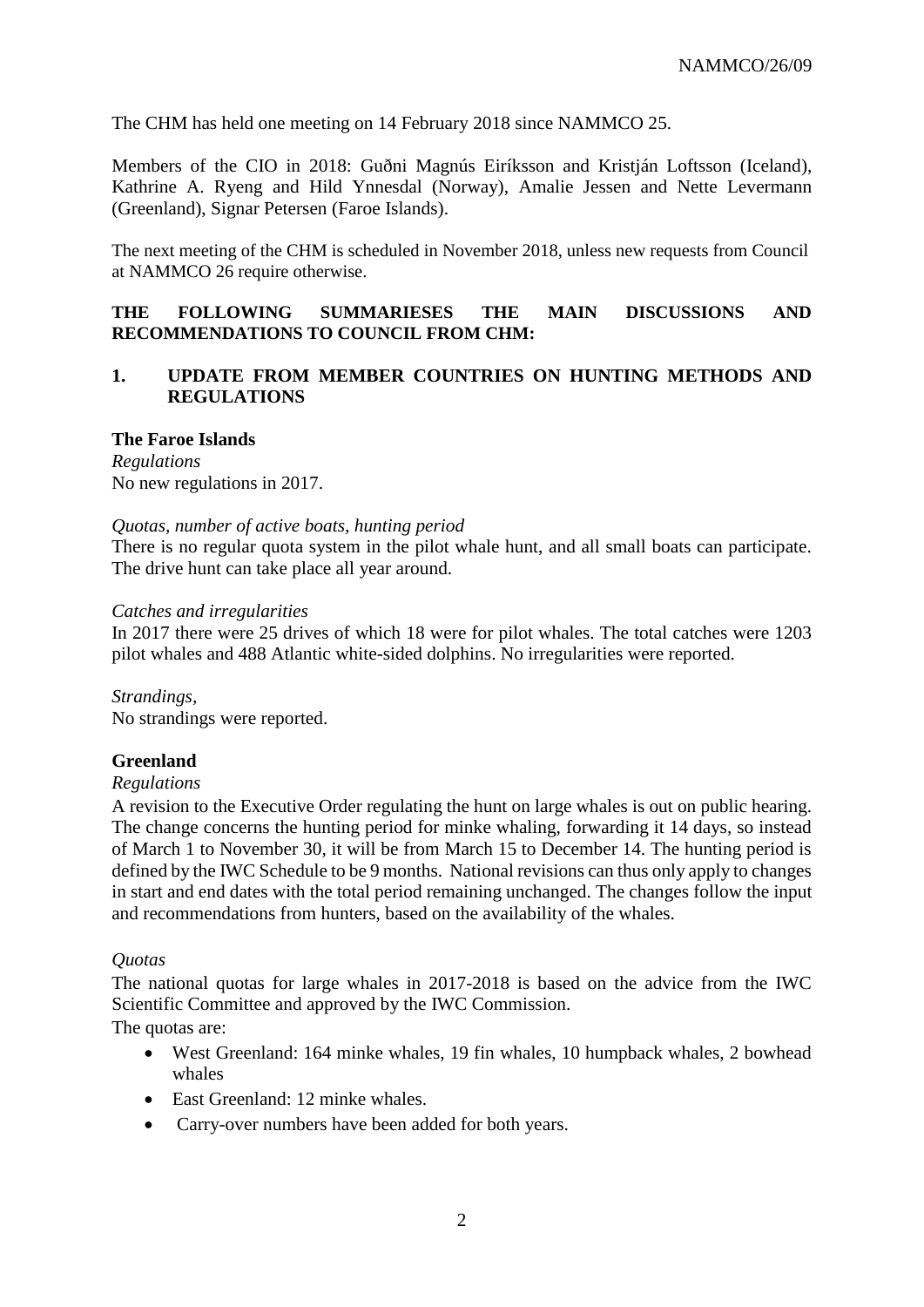### *Number of active hunting boats*

There were approximately 30 approved whaling boats with harpoon guns and approximately 400 smaller boats using rifles and harpoons were active in whaling activities in Greenland in 2017.

*Catch numbers including struck and lost*  Whale catches in 2017:

- 8 fin whales in West Greenland, (about average for the last five years).
- 133 minke whales, including 4 struck and lost in West Greenland;
- 10 minke whales in East Greenland, including 1 struck and lost.

This represents about the average hunt of minke whales for the last five years in West Greenland. For East Greenland the quota was fully utilized in the area of Tasiilaq. The quota was not fully taken in East Greenland because of the ice conditions, the ice edge was far from the shore, and consequently the whales remained in waters out of reach for the small vessels.

- 2 humpback whales (lowest number since the quota was given) and 0 bowhead whale.
- 164 belugas in West Greenland (quota 320) and 32 in Qaanaaq (quota 20; technical, 5year quota is given for 100 animals, 14 left for 2018).
- 134 narwhals in West Greenland (quota 231), 108 in Inglefield Breeding (quota of 98 animals+17carry over), 86 in Melvin Bay (quota 80+5 carry over) and 91 in East Greenland (quota 98+27 carry over). Extra political quota to EGRL, and Melville Bay on narwhal.
- 35 walrus in West Greenland (quota 69), 73 in Northwater (quota 85) and 3 in East Greenland (quota 18).

The catch numbers for beluga, narwhal and walrus includes struck and lost (S&L) without specifying the actual numbers of S&L. A revision in the management on walrus this year based on advice from the NAMMCO SC is that S&L for walrus after reporting will not be drawn from the quota. This is seen as a way of achieving information in a collaborative effort between scientist, hunters and management. When the trial period is finished, the goal is to have a S&L rate based on actual hunter reported numbers of S&L.

There are no quota regulations on other small cetacean or pinniped species in Greenland.

### *Hunting period*

The hunting periods for fin whale and humpback whale are from 1 January to 31 December and for minke whale 1 March to 30 November and bowhead whale 1 April to 31 December.

### *Irregularities*

One reported infraction of national legislation on large whales was dismissed by the Police after interviewing the involved people.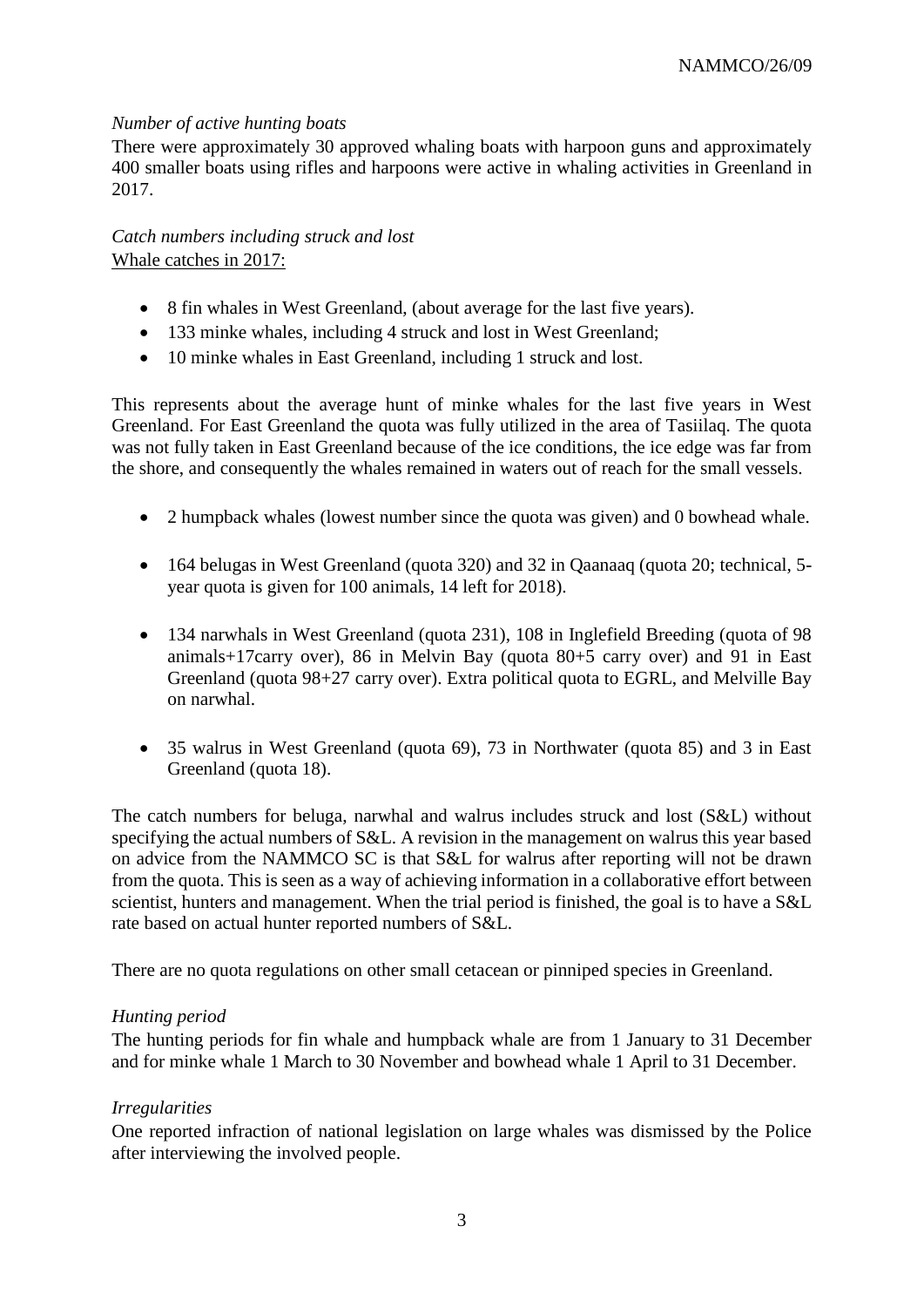### *Strandings*

No strandings had been reported in 2017, however 3 observations of floating dead whales, 2 bowheads and 1 fin whale were observed.

*By-catches*

3 humpback whales: 1 dead, 2 freed themselves.

1 bowhead along the coast of West Greenland.

1 minke whale on the East coast in a large pelagic trawler fishing mackerel.

## **Iceland**

*Regulations* There have been no changes to the regulations in Iceland in 2017.

*Quotas, number of active boats, hunting period, catches, irregularities* Minke whales Quota: 269 minke whales, including carry over from 2016. Hunting period: 2 June to 2 December with the last whale caught 24 July. Catch: 17 taken by 2 vessels. No struck and lost. Irregularities: none reported.

Fin whales Quota 175 fin whales, including carry over from 2016. No hunting took place in 2017.

Eiríksson informed the meeting that Iceland had carried out TTD sampling in the minke whale hunt in 2017. Due to low catches only 6 animals were sampled making the total number of animals 19 for the TTD sampling which have taken place in 2015, 2016 and 2017. The recommended number of sample size was 25 animals and there are considerations to continue the sampling programme the next season. Analyses is currently taking place.

Hunters reported that they did not find animals where they would normally do and believe that the distribution of the stock has changed. Iceland has also expanded the geographical ban area, reserved for whale watching, resulting in previously favourable hunting grounds disappearing.

*Strandings* 12 strandings were reported in 2017.

**Norway** *Regulations* There have been no changes to the regulations in Norway in 2017.

*Quotas, number of active boats, hunting period, catches, irregularities* Whaling Quota: 999 minke whales Active hunting boats: 11 vessels Hunting period: 1 April – 15 September Catch: including 1 struck and lost: 432 minke whales Irregularities: None were reported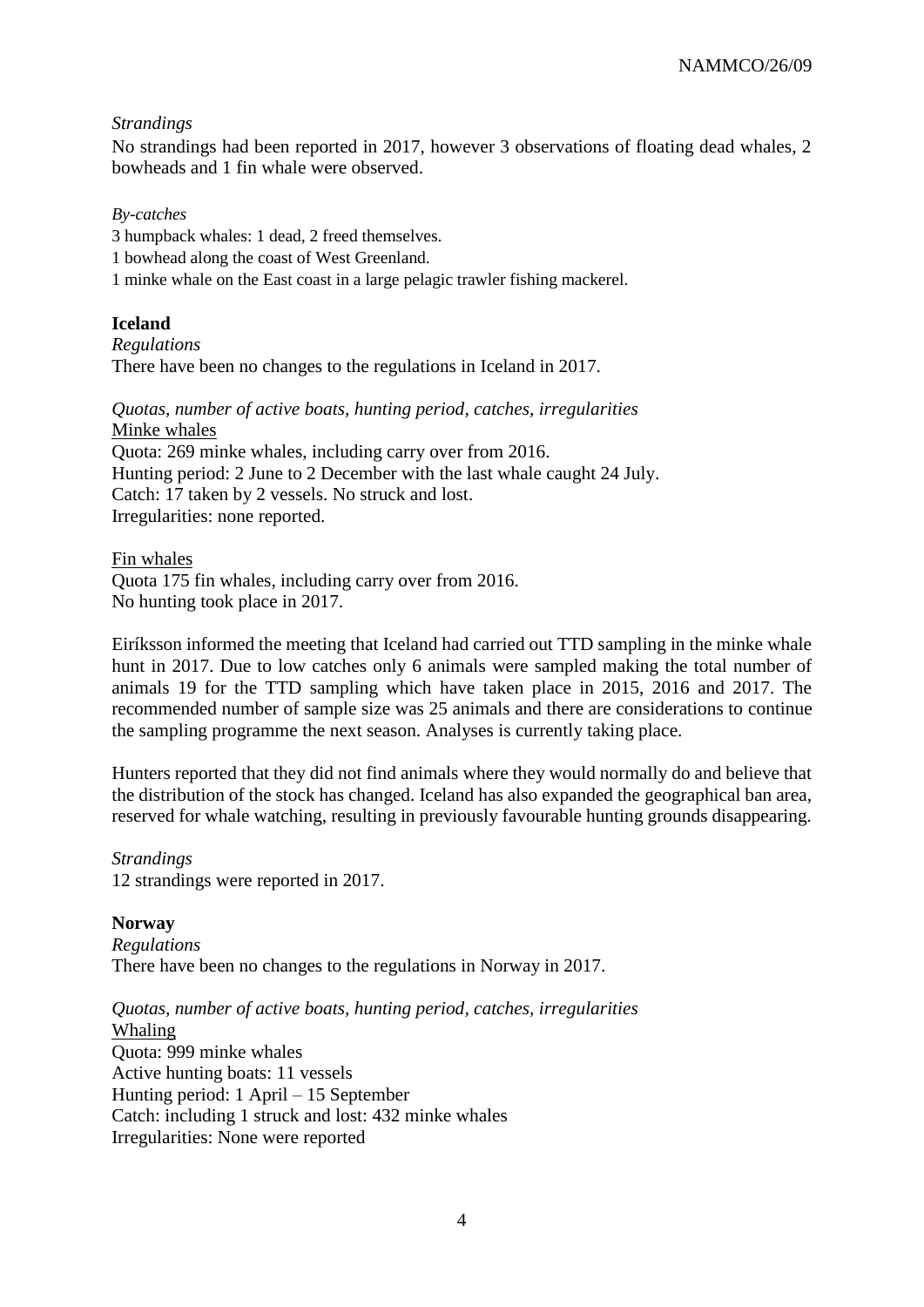Sealing in the West Ice Quota: 26 000 harp seals Hunting period: 1. April – 30. June Active hunting boats: 1 vessel Catch: 1033 harp seals, including 7 animals for scientific purposes No commercial hunt was allowed for hooded seals, but 17 animals were taken for scientific purposes Irregularities: None reported.

The Ministry of trade, industry and fisheries has since 2016 reintroduced some financial support to the sealing industry. One vessel was subsidised and participated in the hunt. The vessel was granted permission by relevant authorities to conduct the seal hunt in Greenlandic and Icelandic waters, due to bad ice conditions in Norwegian areas.

Coastal sealing Harbour seal - quota: 455, catch: 338 Grey seals - quota: 210, catch: 81 Both quotas were set according to the management plans for grey seal and harbour seal.

CHM took note of the information presented by member countries.

## **2. OVERVIEW OF RECOMMENDATIONS AND FOLLOW UPS FROM ALL WORKSHOPS AND EXPERT GROUP MEETINGS**

Document NAMMCO/CHM-2018-02/05 was presented under this agenda item. It contains an overview of all recommendations and responses from all Workshops and Expert Group meetings organised by the CHM.

CHM reviewed the document and agreed that the time frame of this meeting did not allow for a full review of all the recommendations and follow up in detail. The Committee requested that the response overview be diversified between member countries, CHM and Council, and that every entry be referenced and dated.

CHM tasked the Secretariat to revise the document according to this new structure and circulate it to CHM. CHM furthermore agreed to fill in the relevant information pertaining to follow ups by each country.

CHM welcomed the overview and noted that will serve as a valuable input when discussing future actions/focus of the committee.

## **3. STRUCK AND LOST (S&L)**

Document NAMMCO/CHM-2018-02/04 was presented under this agenda item. It contains the updated working document on S&L. CHM had agreed in 2016 that document NAMMCO/CHM-October/2016-5 giving the known S&L rates for different hunts should be used as a working document for the Committee in its work on S&L. The tabled updated working document had been supplied with an overview of all hunts and known struck and lost data in NAMMCO.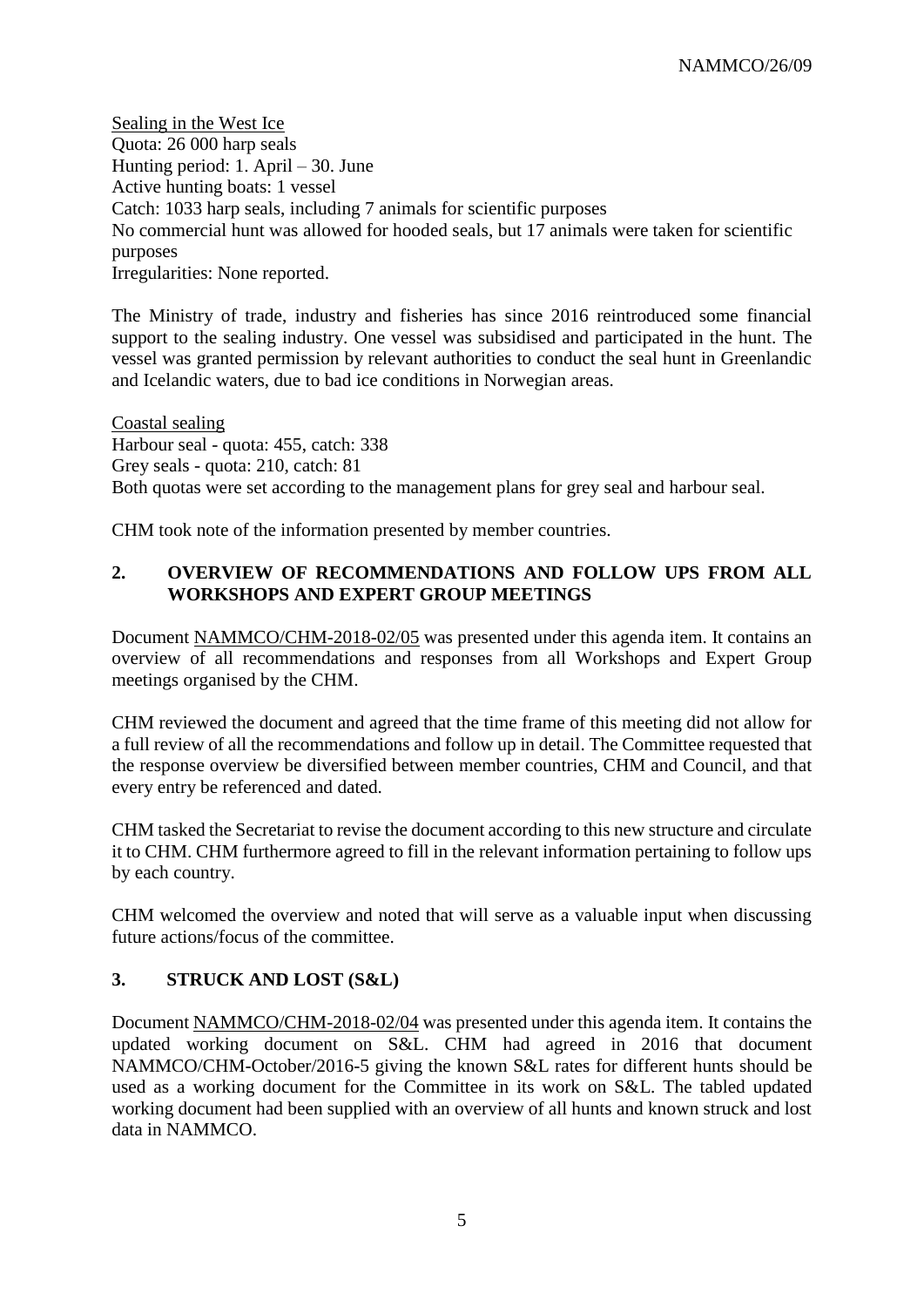CHM attention was also drawn to the NAMMOC SC discussion of S&L at their last meeting in November 2017 which concluded that the collection of S&L data should be prioritised for hunts where more reliable S&L data would make the most *significant difference in terms of quota allocation.*

For the CHM the animal welfare issue is the focus and prioritising should be done based on this. CHM agreed that it was a good idea to identify some priority hunts where S&L are thought to be high and where the catches are relative high. CHM had previously agreed that collection of S&L data for large whales were controlled and that the big challenge was with respect to the small whale hunts. CHM (Feb 2017) did not have any concrete solutions but pointed out that there might be a need for reviewing regulations for those hunts where S&L are thought to be high.

CHM discussed how to calculate and present S&L rates and agreed that the best way of calculating S&L rates were as the average of the annual rates for a range of years, including the information of the range.

CHM reviewed the S&L table provided. It covered 2 different reference sources, see below, and CHM agreed to also include hunters estimates where these are known. The table will thus have the different regions and hunts with S&L rates referenced by S&L rates based on published or grey literature, S&L rates used in NAMMCO advice and S&L estimations by hunters.

CHM discussed the description of the hunts and how the hunts had been categorised. For large whales the descriptions were based on the report of the Expert Groups on assessing TTD for large whales (2010 and 2015), for small whales the description had been taken from the report of the Expert Group meeting assessing hunting methods for small whales (2011), for walrus it was categorised according to stocks and the description of the seal hunts were taken from the document Overview of hunts in NAMMCO member countries (2018).

CHM agreed that the table was a good tool and tasked the Secretariat to update the table according to the input from the meeting. Furthermore, it was agreed that the revised table would be circulated to the members for their review and updating.

CHM discussed priority hunts for collection of S&L. The Norwegian pack ice hunt was interesting because no specific information exists on S&L. It was believed that the S&L rate might be very low for the hunt on weaned pups, but there might be some adult animals that are lost each year. The hunt represents a very "easy" hunt to sample S&L rates and would as such be a valuable exercise.

CHM also identified the harbour and grey seals hunts in Iceland as a priority. No information is currently available on S&L and these stocks are decreasing. It was also noted that only fragmented reporting exists on seal hunts in Iceland and that there was a need for improvement. In Greenland the narwhal and beluga hunts should be a priority. They represent important subsistence hunts where presently catches are reported with S&L included, and the S&L rates used in assessment models are very high due to uncertainty on S&L rates.

CHM also discussed how the collection of S&L data could be carried out. Due to the nature of the narwhal and beluga hunts, observations are difficult to carry out. Two or more hunters go out in small boats and there is no requirement to inform wildlife officers in advance of a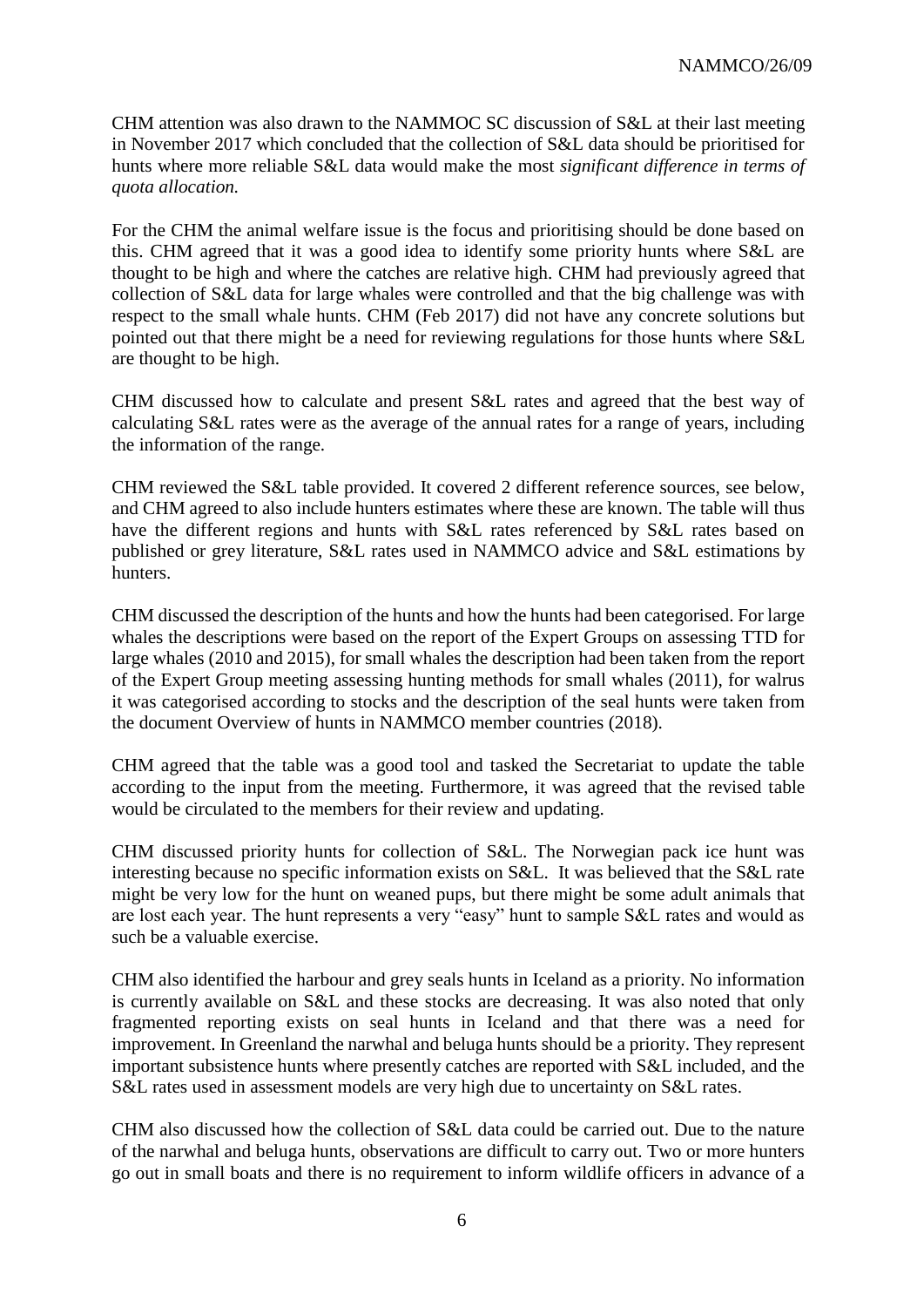hunting trip. Reducing S&L in any hunt requires identifying the reasons why S&L occur. CHM believed that one possible solution to identify reasons and estimate S&L rates would be self-reporting by hunters through filming the hunt, either by having a camera on board the boats or using GoPro cameras. Levermann informed the meeting that collection of data by the use of GoPro had been introduced to the members participating in the project on local knowledge *PISUNA* in Disko Bay. It was noted that for this to happen it would be especially important to communicate to the hunters what they would gain from reliable S&L estimations, i.e. that it might have favourable consequences on the quota.

CHM also noted that any solution involving self-reporting by filming would bring up the question of hunter's property rights to the material.

## **CHM agreed to forward the following recommendations to Council:**

- For Greenland to collect SL data on narwhal and beluga.
- For Iceland to collect SL data on harbour and grey seal
- For Norway to collect SL data on harp seal

## **4. COLLECTION OF TIME TO DEATH (TTD) DATA**

NAMMCO 24 tasked CHM to organise a workshop on alternative methods for collecting standardised TTD data that are less expensive, thus making it easier to compare TTD between countries.

CHM had postponed a more indebt discussion at previous meetings to be able to discuss the issue in more detail internally in the member countries.

CHM agreed that the established standardised method of colleting TTD data used in Iceland and Norway for the whale hunts is the best and most accurate method. The recommendation of the Expert group meeting on assessing TTD held in 2015 is that all hunts should be monitored with regard to TTD and Instantaneous death rate (IDR) at 10-years intervals unless other important issues arise that require more frequent monitoring. CHM acknowledged the high cost implications and also that for some hunts this method is not feasible.

Self-reporting by hunters has become an increasing trend internationally. CHM agreed that this method could represent a tool to identify possible problem areas with respect to efficiency of hunts, and that it would be a good supplement to the 10-year intervals of standardised collections.

In Greenland TTD and IDR is based on hunters self-reporting. Hunters report on TTD and IDR (IDR, defined as TTD below 1 minute by the managers when reviewing the data), and strike location. CHM discussed items for inclusion in self-reporting like strike location, location of detonation and distance between the two. The possibility of adding photos of entrance, detonation and exit wounds for veterinarians to review was discussed as a mean of getting more information. However, the probability of being able to get good enough photos was questioned. CHM agreed that self-reporting on IDR/TTD combined with description of entrance and exit wounds can give important indication on the efficiency of the hunt.

CHM agreed that it would be of great interest to compare self-reporting by hunters with the controlled scientific method. As a start this could be done by analysing already collected